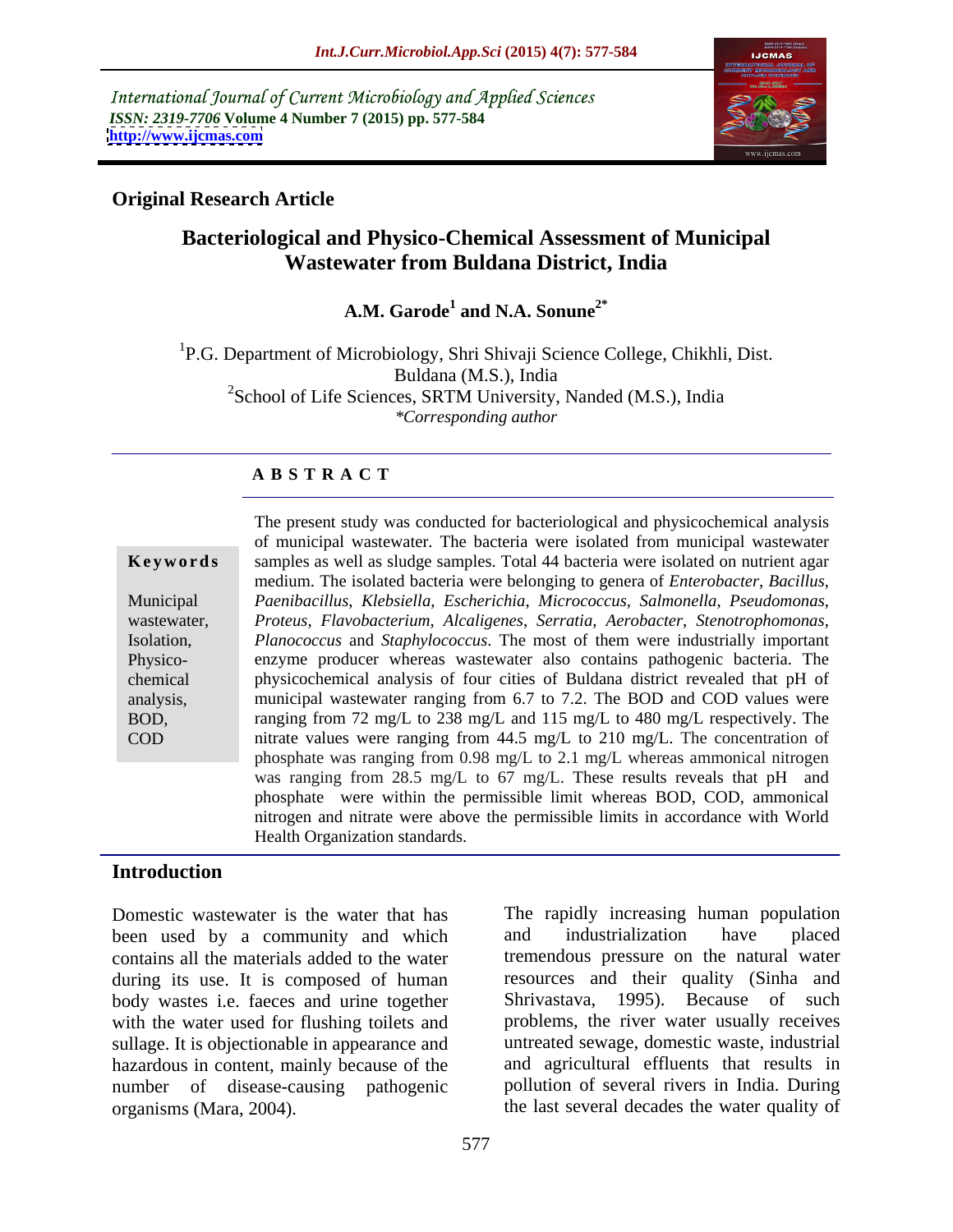and domestic sewage (Krishnan *et al.,* 2007;

denoted by knowing the physicochemical

In India, municipal and industrial waste is The samples collection time was from 8.00 not properly treated, especially excreta and other liquid waste from households and the community which leads to a serious health hazard and the spread of infectious diseases isolates: The sludge samples and conditions and thereby to rise in the health and inoculated on the nutrient agar medium out break enteric fever in village incubated at  $37^{\circ}$ C for 24 h. The reported an explosive epidemic of typhoid 1975 and February 1976. In 1955, an outbreak of hepatitis in Delhi, India and in as Catalase, Oxidase, IMViC tests, present study was microbiological and wastewater. Bacteriology.

**Sample collection and site:** The sludge and wastewater samples were collected for isolation of bacterial from various places

the Indian River has been deteriorating due from Buldana district. Zip-lock plastic bag to continuous discharge of industrial waste was used for sludge sample which was taken Smitha *et al.*, 2007). The spatula. The wastewater samples WHO estimated that about 80% of water fitted with screw caps. Both zip-lock plastic pollution in developing country, like India is bag and spatula were autoclaved before used carried by domestic wastes. The improper and polythene bottle was washed with management of water systems may cause distilled water. The wastewater samples serious problems in availability and quality were collected for physicochemical analysis of water. The water quality characteristics is from open drainage of four cities namely parameters like pH, BOD, COD, Buldana district. The samples were collected Ammonical nitrogen, nitrate, phosphate etc. from February 2012 to April 2012 according (Subba Rao and Subba Rao, 1995). to standard procedures from American from 4-5cm deep from the surface by the were collected in clean polythene bottle Buldana, Chikhli, Khamgaon and Mehkar of from February 2012 to April 2012 according to standard procedures from American Public Health Association (APHA, 1998). The samples collection time was from 8.00 to 10.0 am at morning.

which ultimately leads to unhygienic wastewater samples were serially diluted problems. Kulkarni *et al.* (1996) reported by spread plate method. The plates were Katkalamba, in Nanded district, Maharashtra morphologically different colonies were in 1995. This was attributed to fecal isolated and purified and subculture on contamination of water. Sathe *et al.* (1983) nutrient agar slants. These slants were kept fever occurred in Sangli Town in were examined for their colony and cell Maharashtra State, India, between December morphology, motility, Gram and spore 1817, major epidemic of cholera occurred in fermentation of carbohydrates, Nitration Calcutta, India (U.S. Environmental reduction and H2S. Along with this, the Protection Agency Washington, D.C. enzyme (amylase, protease and lipases) *PIPELINE* – Summer 7:3). The aim of producing activity was also checked. The physicochemical analysis of municipal to Bergey s Manual of Determinative **Isolation and identification of bacterial isolates:** The sludge samples and and inoculated on the nutrient agar medium incubated at  $37^{\circ}$ C for 24 h.  ${}^{0}C$  for 24 h. The at 4 <sup>0</sup> C for preservation. Bacterial strains staining and standard biochemical tests such as Catalase, Oxidase, IMViC tests, isolated bacteria were identified according Bacteriology.

**Materials and Methods Physicochemical analysis of wastewater:** isolation of bacterial from various places district. The samples were analyzed forThe wastewater samples were collected from four cities such as Buldana, Chikhli, Mehkar and Khamgaon from Buldana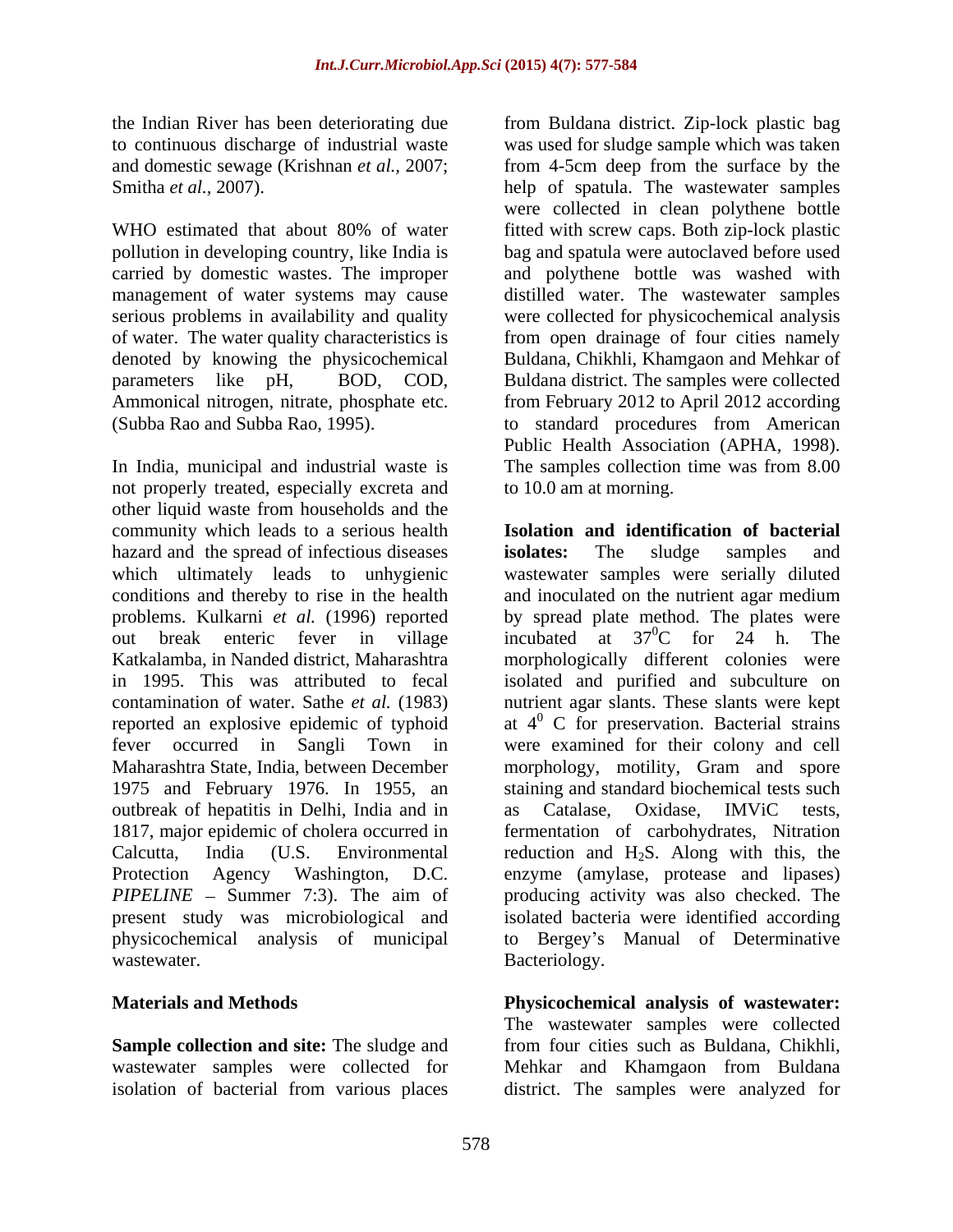various physicochemical characters such as pH, BOD, COD, ammonical nitrogen, nitrate and phosphate. The experiments were were protease producer and 20 bacterial performed in triplicate sets. The isolates were lipase producer. The 23 physicochemical analysis was done bacterial isolates were *B. cereus* (2), according to APHA (1998).

In present study, total 44 bacteria were *hydrophilia* (2), *Pseudomonas aeruginosa* isolated on nutrient agar medium. Out of (1), *Stenotrophomonas maltophilia* (1), these, 21 bacteria were isolated from *Planococcus salinarum* (1), *Alcaligenes* sp. wastewater samples. Among these, 9 (1), *Klebsiella* sp. (1), *Pseudomonas* sp. (2), bacterial isolates were Gram positive whereas 12 bacterial isolates were Gram sp. (1). negative. All the 21 bacterial isolates were catalase positive. Out of 21 bacterial Wan Ishak *et al.* (2011) isolated *B.*  isolates, 11 isolates were oxidase positive *licheniformis* from activated sludge and whereas 10 isolates were oxidase negative. compost for municipal solid waste treatment The total 10 bacterial isolates were spore system. Al-Zubeiry (2005) reported isolation former while 11 were non spore former. All of *Staphylococcus aureus, Pseudomonas* the isolates were tested for enzyme *aeruginosa, Bacillus cereus, E. coli* and production such as amylase, protease and *Salmonella* sp. from raw sewage, secondary lipases. Among these, 8 bacterial isolates effluent and dewatered sludge. Similarly were amylase producer, 13 isolates were Garode and Sonune (2014) reported protease producer and 11 bacterial isolates *Paenibacillus borealis* isolated from were lipase producer. These 21 bacterial domestic wastewater. Many researchers isolates were *Enterobacter intermedius* (1), (Mendes and Nascimento, 1991; Mitchel, *B. subtilis* (2), *B. cereus* (1), *B. licheniformis* 1976; Ponamareva *et al.,* 1994; Wilcox *et*  (2), *Paenibacillus* sp. (1), *K. pneumoniae al.,* 1983) reported that the activated sludge (2), *E. coli* (2), *Enterobacter* sp. (1), from municipal and industrial wastewater *Bacillus* sp. (2), *Micrococcus varians* (1), contain great number of microorganisms *Salmonella* sp. (1), *Klebsiella* sp. (1), and the genera found most frequently are *Pseudomonas* sp. (1), *Proteus* sp. (2) and *Flavobacterium* sp. (1). *Enterococcus, Acinetobacter, Aeromonas,*

In present study, total 23 bacteria were Salmonella, Proteus, Streptococcus, isolated from sludge samples. Among these *Staphylococcus*, *Micrococcus*, bacterial isolates 7 isolates were Gram Corynebacterium, Clostridium and positive whereas 16 isolates were Gram *Penicillium*. negative. All the isolated 23 bacteria were catalase positive. Among 23 bacterial In present study most of the bacterial isolates, 11 isolates were oxidase positive isolates showed enzyme producing ability whereas 12 isolates were oxidase negative. Such as amylase protease and lipases. Such The total 8 bacterial isolates were spore enzyme producing bacterial isolates are former while 15 were non spore former. Out industrially important as well as they may be

**Results and Discussion** *Serratia liquefaciens* (1), *Enterobacter* of these 23 bacterial isolates, 6 bacterial isolates were amylase producer, 19 isolates *Paenibacillus borealis* (1), *Alcaligenes faecalis* (1), *E. coli* (1), *Serratia ficaria* (1), *aerogenes* (1), *Bacillus* sp. (1), *Aerobacter S. aureus* (3), *S. epidermidis* (1) and *Proteus*  $sp. (1)$ .

> Garode and Sonune (2014) reported *Paenibacillus borealis* isolated from *Pseudomonas, Bacillus, Achromobacter, Alcaligenes, Arthrobacter, Escherichia, Salmonella, Proteus, Streptococcus, Staphylococcus, Micrococcus, Corynebacterium, Clostridium* and *Penicillium.*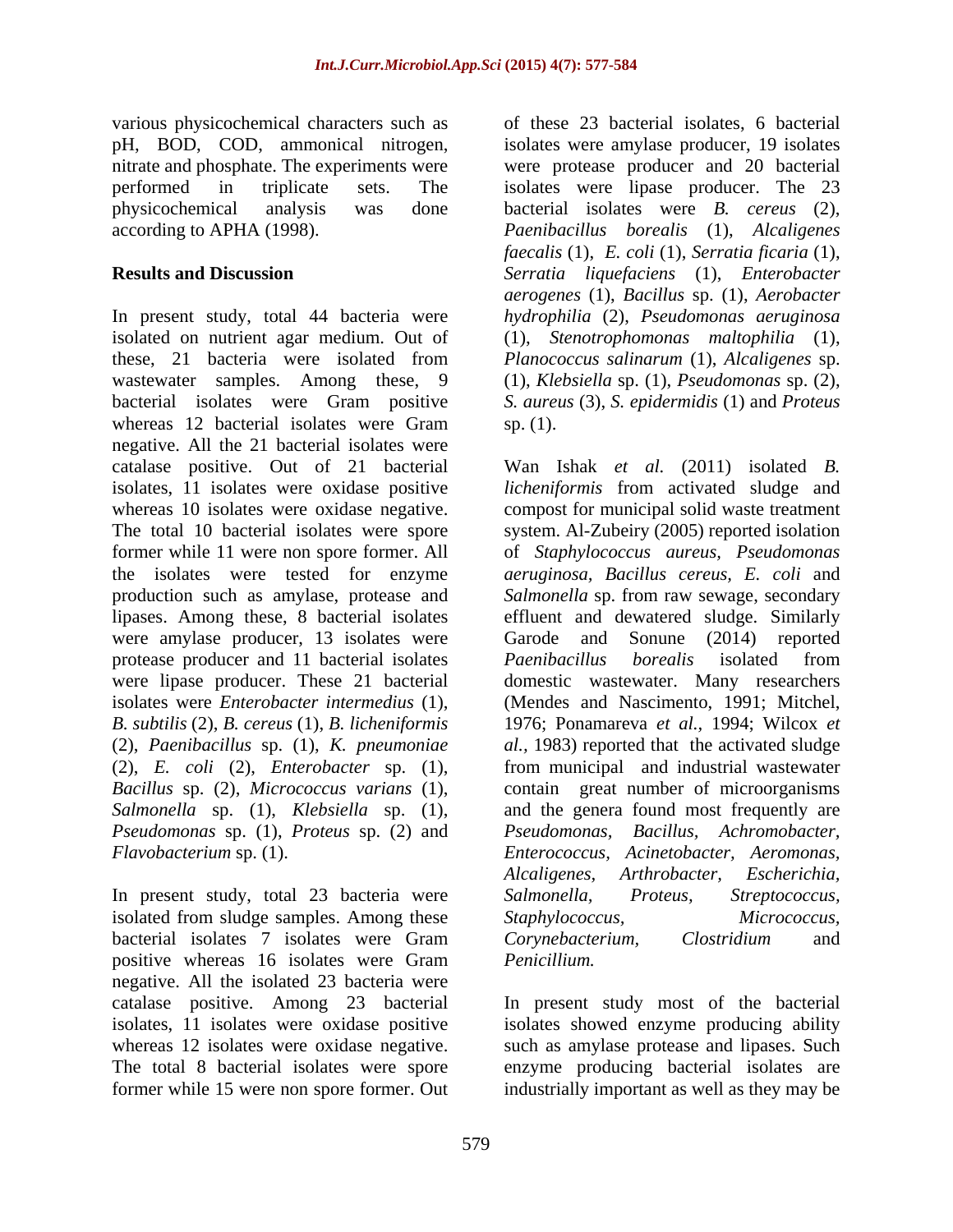used for bioremediation of municipal wastewater. In our study, *B. subtilis*, *B. cereus*, *B. licheniformis, Paenibacillus* sp. (2013) also reported amylase producing *Bacillus* sp. and *Paenibacillus* sp. from domestic wastewater. Similarly Mobarak- Qamsari *et al.* (2011) also reported lipase producing *Pseudomonas aeruginosa* from wastewater of an oil processing plant.

# **Physicochemical analysis of wastewater**

Buldana city. The sampling was done at the permissible limit showed in table 1. The 46±14.18 mg/L and 48±4.0 mg/L. The and 66.5±10.04 mg/L. The nitrate was ranging from  $96.5 \pm 13.44$  mg/L to  $166 \pm 5.0$ mg/L. All the nitrate values were above the permissible limit. The phosphate values of all samples were below the permissible limit and ranging from 1.087±0.23 mg/L to

### **Physicochemical analysis of wastewater from Chikhli city:**

and *Pseudomonas* sp. etc were found to be The samples from Chikhli city was done at enzyme producer. Garode and Sonune alternate days and total five samples were collected and analyzed for their physicochemical characters. The results of municipal wastewater from Chikhli were showed in table 2.

**from Buldana city:** five values of pH were below the Total five samples were collected from samples were above the permissible limit. alternate days. The results from table 1 to  $136\pm10.2$  mg/L. The minimum value of suggested that pH of wastewater from COD was 115±9.55 mg/L whereas the Buldana city was ranging from 6.8±0.01 to maximum value was 261±16.34 mg/L. Out 7.0±0.12 and it was within the permissible of the five samples, one showed higher limit. The lowest value of BOD was value the permissible limit and it was 76±9.96 mg/L whereas highest value was 261±16.34 mg/L. The other four samples 144±18 mg/L. All the BOD values were showed less value than permissible limit and above the permissible limit. The COD they were  $156\pm 24.52$  mg/L,  $215\pm 12.54$ values were ranging from  $134\pm13.0$  mg/L to  $mg/L$ ,  $220\pm25.14$  mg/L and  $115\pm9.55$  mg/L. 264±22.27 mg/L. Out of the five samples The ammonical nitrogen was ranging from one sample showed high COD value than 34±6.8 mg/L to 54±1.2 mg/L. In these cases, permissible limit and it was 264±22.27 one value was above the permissible limit mg/L. The other COD values were within i.e. 54±1.2 mg/L whereas remaining four ammonical nitrogen was ranging from they were 38±5.05 mg/L, 46±4.54 mg/L,  $46\pm14.18$  mg/L to  $67\pm12.0$  mg/L. Out of the  $34\pm6.8$  mg/L and  $43\pm3.42$  mg/L. The nitrate five samples; two samples showed less was ranging from 44.5±5.5 mg/L to concentration than permissible limits i.e.  $145 \pm 14.0$  mg/L. The lowest value of nitrate remaining three samples showed higher  $145\pm14.0$  mg/L. All the samples showed concentration than permissible limit and ligher values of nitrate than permissible they were  $67\pm12.0$  mg/L,  $55.5\pm19.37$  mg/L limit. The phosphate was below permissible The pH of wastewater from Chikhli were ranging from  $6.8 \pm 0.01$  to  $6.9 \pm 0.02$ . All the permissible limit. The BOD values of all The BOD was ranging from 78±5.88 mg/L values were within the permissible limit and was  $44.5 \pm 5.5$  mg/L and highest value was limit and ranging from 1.01±0.08 mg/L to  $2.1 \pm 0.14$  mg/L.

### **Physicochemical analysis of wastewater from Mehkar city:**

2.05±0.11 mg/L. The physicochemical results of municipal wastewater were given in table 3. Total five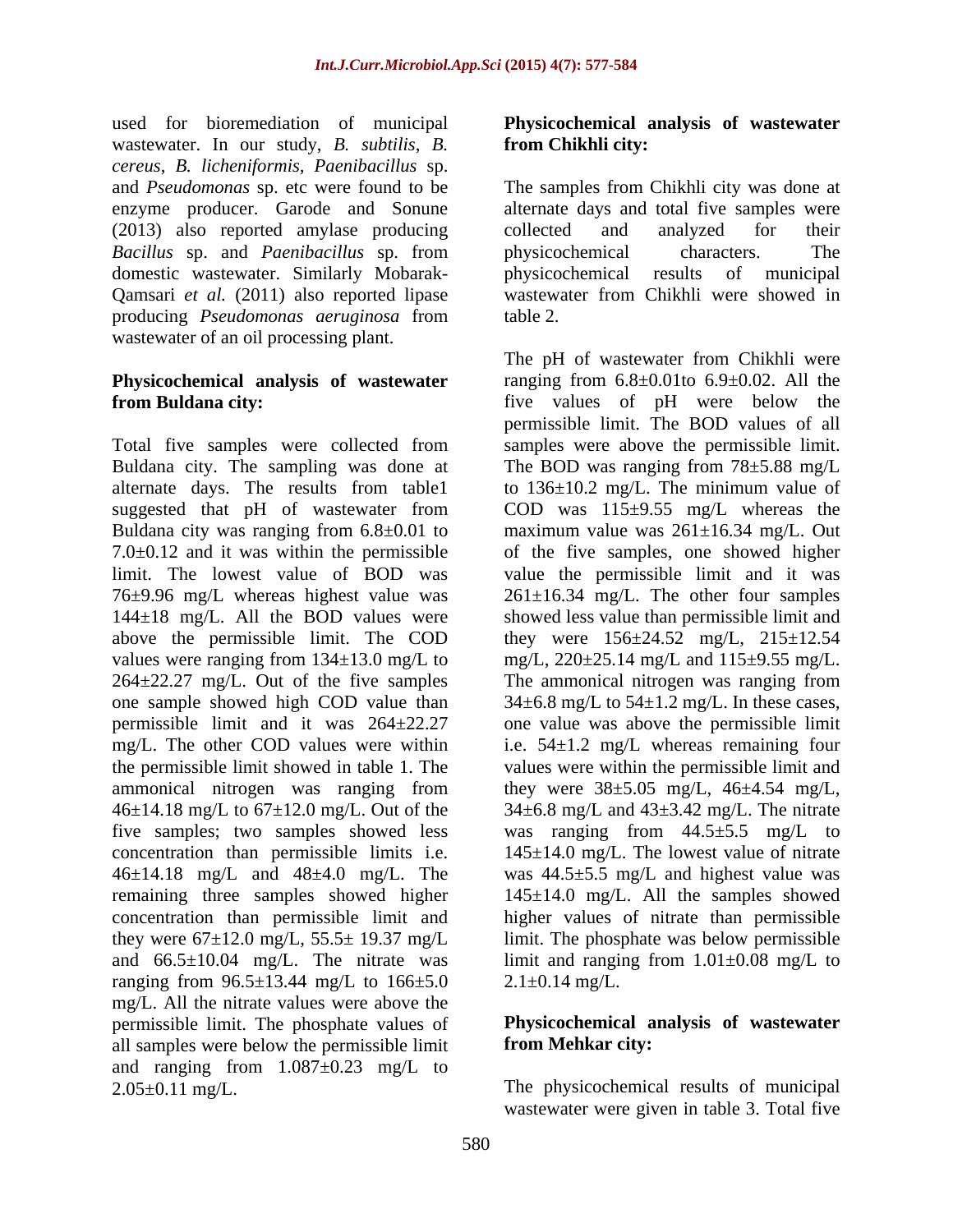samples were collected from Mehkar at The BOD and COD values of samples were alternate days. The pH of the five samples ranging from 130±11.08 mg/L to 238±35.04 was within the permissible limit, ranging mg/L and 278±24.11 mg/L to 480±38.11 from 6.7±0.05 to 7.1±0.01. The minimum mg/L respectively. The ammonical nitrogen value of BOD was 72±9.33 mg/L whereas was ranging from 41±4.87 mg/L to 66±8.91 maximum value was  $121.5 \pm 11.66$  mg/L. mg/L. The BOD values of all samples were higher than permissible limit. The COD was ranging from 125±8.32 mg/L to 194±15.48 mg/L. The COD values of all samples were within the permissible limit. The ammonical nitrogen was ranging from 28.5±3.06 mg/L to  $67\pm4.47$  mg/L. Out of the five samples, two samples showed higher concentration of of nitrate than permissible limit. The ammonical nitrogen than permissible limit and they were  $67\pm4.47$  mg/L and  $66.5\pm8.77$  1.45 $\pm0.21$  mg/L whereas maximum mg/L. The remaining three samples values permissible limit. samples were collected from Mehkar at The BOD and COD values of samples were into the permissible limit. ranging from  $3.21.541$  magning the permissible limit, ranging mg limit. The permissible limit. The samples of BOD w

# **Physicochemical analysis of wastewater**

The results of physicochemical analysis of municipal wastewater from Khamgaon were collected at alternate days. All the five samples showed pH value within the pH values were within the permission<br>nermissible limit ranging from  $6.7+0.02$  to in accordance with World permissible limit, ranging from 6.7±0.02 to in accordance with World Health 7.1±0.12. The BOD and COD values of all

 $mg/L$ .

showed in table 3 were below the phosphate values were within the The two samples showed high value of ammonical nitrogen than permissible limit whereas three showed less value than permissible limit. The nitrate was ranging from  $129 \pm 8.82$  mg/L to  $188 \pm 18.25$  mg/L. All the five samples showed higher values of nitrate than permissible limit. minimum concentration of Phosphate was 1.45±0.21 mg/L whereas maximum concentration was  $2.09\pm0.11$  mg/L. These phosphate values were within the permissible limit.

**from Khamgaon city:** was done at morning from 8.00 to 10.0 am given in table 4. The total five samples were four cities reveals that pH of municipal The sampling for physico-chemical analysis because maximum house holding activities are occurring at morning than afternoon and evening. The physicochemical analysis of wastewater ranging from 6.7 to 7.2. These pH values were within the permissible limit in accordance with World Health Organization standards.

| Sr. No. |                | <b>BOD</b>      | <b>COD</b>      | Ammonical        | Nitrate          | Phosphate        |
|---------|----------------|-----------------|-----------------|------------------|------------------|------------------|
|         |                | (mg/L)          | (mg/L)          | Nitrogen(mg/L)   | (mg/L)           | (mg/L)           |
|         | $6.9 \pm 0.08$ | $144 \pm 18$    | $264 \pm 22.27$ | $46 \pm 14.18$   | $153 \pm 14.11$  | $1.087 \pm 0.23$ |
|         | $7.2 \pm 0.02$ | $120 \pm 22.91$ | $188 \pm 19.05$ | $0.7 + 12.0$     | $96.5 \pm 13.44$ | $1.87 \pm 0.35$  |
|         | $6.8 \pm 0.01$ | 76±9.96         | $134 \pm 13.0$  | $55.5 \pm 19.37$ | $132 \pm 10.39$  | $1.46 \pm 0.11$  |
|         | $6.9 \pm 0.02$ | $110 \pm 10.21$ | $214 \pm 10.51$ | $48 + 4.0$       | $156.5 \pm 0.5$  | $1.34 \pm 0.04$  |
|         | $7.0 \pm 0.12$ | $82 \pm 6.93$   | $156 \pm 1.73$  | $66.5 \pm 10.04$ | $166 \pm 5.0$    | $2.05 \pm 0.11$  |

**Table.1** Physico-chemical characteristics of municipal wastewater from Buldana

 $\pm$  = Standard Deviation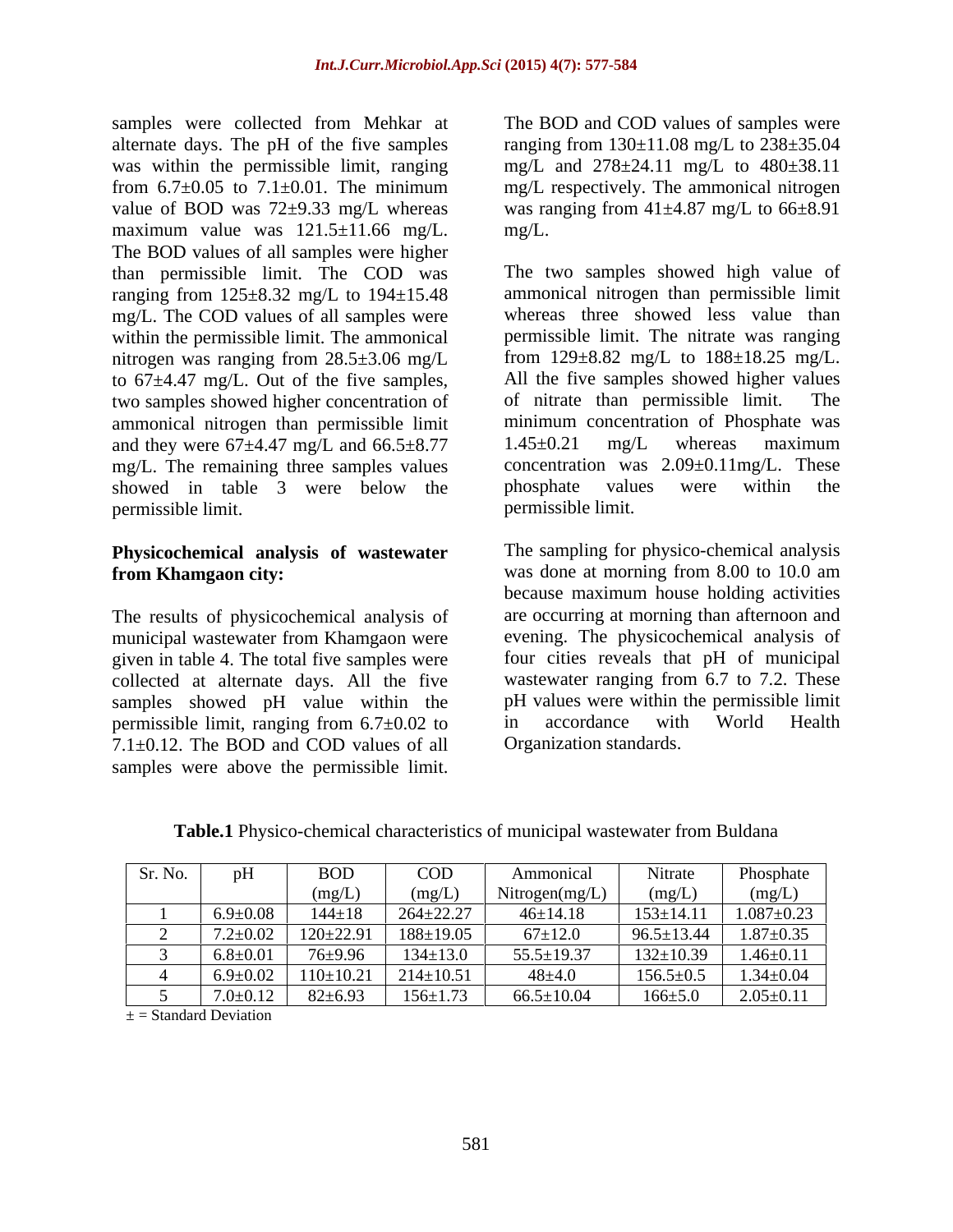| Sr. No. |                | <b>BOD</b>      | <b>COD</b>      | Ammonical      | Nitrate         | Phosphate        |
|---------|----------------|-----------------|-----------------|----------------|-----------------|------------------|
|         |                | (mg/L)          | (mg/L)          | Nitrogen(mg/L) | (mg/L)          | (mg/L)           |
|         | $6.8 \pm 0.2$  | $127 \pm 22.08$ | $261 \pm 16.34$ | $38 + 5.05$    | $86 \pm 12.2$   | $1.453 \pm 0.05$ |
|         | $6.8 \pm 0.11$ | $98 \pm 8.2$    | $156 \pm 24.52$ | $46 + 4.54$    | $122 \pm 24.66$ | $1.22 \pm 0.02$  |
|         | $6.9 \pm 0.02$ | $124 \pm 16.04$ | $215 \pm 12.54$ | $34 \pm 6.8$   | $145 \pm 14.0$  | $1.32 \pm 0.11$  |
|         | $6.8 \pm 0.04$ | $136 \pm 10.2$  | $220 \pm 25.14$ | $54 \pm 1.2$   | $94 \pm 4.8$    | $1.01 + 0.08$    |
|         | $6.8 \pm 0.01$ | $78 + 5.88$     | $115 \pm 9.55$  | $43 \pm 3.42$  | $44.5 \pm 5.5$  | $2.1 \pm 0.14$   |

| Table.2 Physico-o | )-chemical characteristics of municipal wastewater from C | Chikhli |  |
|-------------------|-----------------------------------------------------------|---------|--|
|                   |                                                           |         |  |

 $\pm$  = Standard Deviation

### **Table.3** Physico-chemical characteristics of municipal wastewater from Mehkar

| Sr. No. |                | <b>BOD</b>        | $\rm COD$         | Ammonical       | Nitrate         | Phosphate       |
|---------|----------------|-------------------|-------------------|-----------------|-----------------|-----------------|
|         |                | (mg/L)            | (mg/L)            | Nitrogen(mg/L)  | (mg/L)          | (mg/L)          |
|         | $7.1 \pm 0.01$ | $72 + 9.33$       | $187 \pm 28.55$   | $67 + 4.47$     | $134 \pm 16.22$ | $1.54 \pm 0.05$ |
|         | $7.0 \pm 0.01$ | $108 \pm 10.12$   | $180 \pm 20.15$   | $66.5 \pm 8.77$ | $145 \pm 13.55$ | $1.04 \pm 0.34$ |
|         | $7.0 \pm 0.04$ | $121.5 \pm 11.66$ | $194 \pm 15.48$   | $34 + 2.08$     | $210\pm 26.11$  | $1.82 \pm 0.14$ |
|         | $6.8 \pm 0.01$ | $88 + 8.90$       | $125 \pm 8.32$    | $42.8 \pm 5.41$ | $120.5+9.65$    | $2.08 \pm 0.4$  |
|         | $6.7 \pm 0.05$ | $95.5 \pm 4.85$   | $160.5 \pm 18.14$ | $28.5 \pm 3.06$ | $130 \pm 10.55$ | $0.98 \pm 0.02$ |

 $\pm$  = Standard Deviation

**Table.4** Physico-chemical characteristics of municipal wastewater from Khamgaon

| Sr. No. |                | <b>BOD</b>      | $_{\rm COD}$    | Ammonica       | Nitrate         | Phosphate       |
|---------|----------------|-----------------|-----------------|----------------|-----------------|-----------------|
|         |                | (mg/L)          | (mg/L)          | Nitrogen(mg/L) | (mg/L)          | (mg/L)          |
|         | $6.7 \pm 0.02$ | $238 \pm 35.04$ | $423 \pm 34.86$ | $41 \pm 4.44$  | $129 \pm 8.82$  | $2.04 \pm 0.03$ |
|         | $7.0 \pm 0.0$  | $190 \pm 16.78$ | $480 \pm 38.11$ | $56 \pm 6.08$  | $131 \pm 15.6$  | $1.66 \pm 0.12$ |
|         | $7.1 \pm 0.12$ | $155 \pm 27.0$  | $315 \pm 18.16$ | $66 \pm 8.91$  | $176 \pm 7.65$  | $2.09 \pm 0.11$ |
|         | $6.9 \pm 0.14$ | $130 \pm 11.08$ | $278 \pm 24.11$ | $48 \pm 1.66$  | $144 \pm 12.14$ | $1.88 \pm 0.05$ |
|         | $6.9 \pm 0.02$ | $210 \pm 15.15$ | $380 \pm 25.52$ | $41 + 4.87$    | $188 \pm 18.25$ | $1.45 \pm 0.21$ |

 $\pm$  = Standard Deviation

The permissible limit for pH is 6.00 to 9.00 organic load present in wastewater by of wastewater which must be discharged various house holding activities as higher into the sea or environment (WHO, 2006). The pH values of our study were similar to Shirin and Yadav (2014). The BOD and Kandhasamy and Santhaguru (1994) COD were ranging from 72 mg/L to 238 reported that the higher BOD may be due to mg/L and 115 mg/L to 480 mg/L higher organic load. In our study, BOD and respectively. The wastewater samples from COD values were similar to Dubey (2013) Khamgaon city showed higher BOD and and Shirin and Yadav (2014). The nitrate COD values as compared to Buldana, was ranging from 44.5 mg/L to 210 mg/L. Chikhli and Mehkar city. The probable Our nitrate values were similar to Singh *et* 

population of the city than other cities.

reason for the higher BOD and COD is high al., (2012) and higher than Dubey (2013). Kandhasamy and Santhaguru (1994)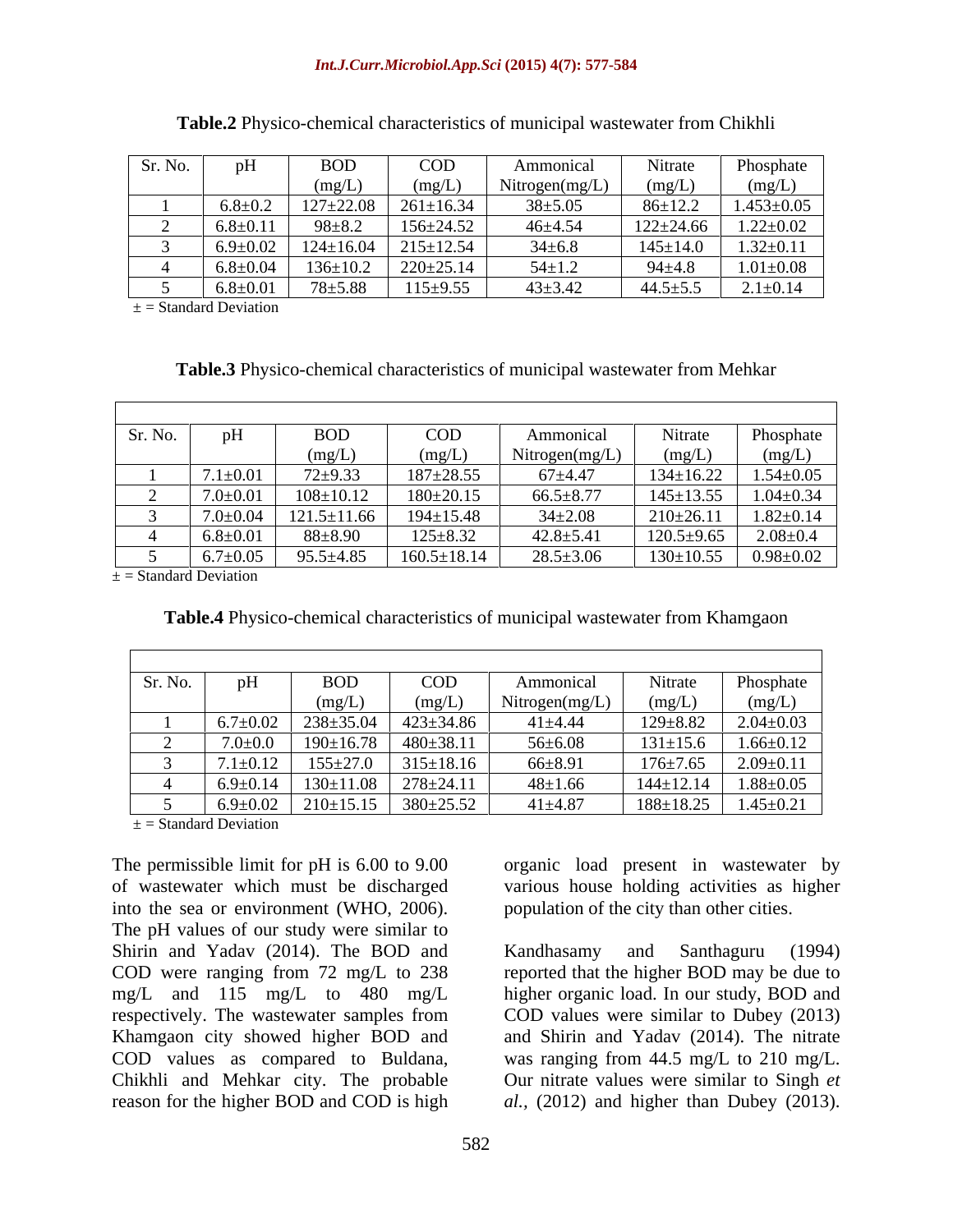The phosphate values were ranging from Das, A.C., Baruah, B.K., Baruah, D., 0.98 mg/L to 2.1 mg/L. In present study, our phosphate values were similar with of Guwahati city: Two water quality Sarkinnoma *et al.,* (2013) and Sonune *et al.* (2015). The ammonical nitrogen was ranging from 28.5 mg/L to 67 mg/L. Similar Dubey, S., 2013. Analysis of physico results were showed by Binu Kumari *et al.* (2006). The high organic load and its degradation resulted in marked increase in *Environ Sci.* 2(7): 1–4.

The present study reveals that municipal producing bacterium from domestic wastewater from Buldana district contains wastewater of Buldana District various pathogenic bacterial genera such as *Klebsiella*, *Escherichia*, *Salmonella*, *Proteus* etc. The results of physicochemical analysis of municipal wastewater from four cities showed that pH and phosphate were within the permissible limit in accordance with  $5(2)$ : 265–268. World Health Organization standards Kandhasamy, M., Santhaguru, K. 1994. whereas the BOD, COD, ammonical a limitude of sewage on nitrogen and nitrate were above the permissible limits, indicating high organic load present in the wastewater. Such 317. wastewater should required treatment before Krishnan, R.R., Dharmaraj, K., Kumari, discharged it into environment. B.D.R. 2007. A comparative study on

- inhabiting raw sewage, secondary  $28:105-108$ . effluent and dewatered sludge in IBB,
- APHA, 1998. Standard methods for the examination of water and wastewater. The state is a village in Maha<br>18<sup>th</sup> Ed. American Public health *Commun, Dis.*, 28: 117–21. 18<sup>th</sup> Ed. American Public health Association, Washington, DC. Pp. 45–60. Treatment in Developing Countries.
- Binu Kumari, S., Kirubavathy, A.K. and Thirumalnesan, R., 2006. Suitability *Zentralbl. H*<br>and water quality criteria of an open 6): 471–473. and water quality criteria of an open Coimbatore, used for irrigation. *J. Environ. Biol., 27(4): 709-712.*
- Sengupta, S. 2003. Study on wetlands of rivers and drains. *Poll. Res*., 22(1): 117–119.
- chemical parameters of Kshipra river water at Ujjain, India. *Int. Res. J. Environ. Sci.,* 2(7): 1–4.
- ammonical nitrogen (Das *et al.,* 2003) Garode, A.M., Sonune, N.A. 2013. Isolation and identification of amylase producing bacterium from domestic wastewater of Buldana (M.S.). *Int. J. Sci. Res.*, 2(5): 11–12.
	- Garode, A.M., Sonune, N.A. Screening and Identification of lipase producing bacteria from Domestic wastewater. *Int. J. Pharm. Bio Sci.,*  $5(2)$ : 265–268.
	- Influence of sewage on physicochemical characteristic of the river Vaigai. *J. Ecobiol*., 6(4): 315 317.
- **References** analysis of drinking, borewell and Al-Zubeiry, A.H.S. 2005. Microflora places of Sivakasi. J. Environ. Biol., the physico chemical and bacterial sewage water in the three different places of Sivakasi. *J. Environ. Biol.,*  $28: 105 - 108.$ 
	- Yemen Republic. *Ass. Univ. Bull.* S.M., Kulkarni, V.A., Nagalgaonkar,<br>Fuviron Res. 8(1): 1–16<br>R.N. 1996. Epidemiological *Environ. Res.*, 8(1): 1–16. **Res. Environ.** R.N. **Example 1996. Epidemiological** Kulkarni, A.P., Powar, R.M., Mangalkar, S.M., Kulkarni, V.A., Nagalgaonkar, R.N. 1996. Epidemiological investigation of an outbreak of enteric fever in a village in Maharashtra*. J. Commun. Dis.,* 28: 117–21.
		- Mara, D. 2004. Domestic Wastewater Treatment in Developing Countries.
		- Mendes, B. and Nascimento, M., 1991. *Zentralbl. Hyg. Umweltmed*., 190(5-  $6)$ : 471–473.
	- drainage municipal sewage water at Mitchel, R. 1976. Microbiology of polluted<br>Coimbatore, used for irrigation *I* water. Medicina (in Russian), Mitchel, R. 1976. Microbiology of polluted water. Medicina (in Russian), Moskva.